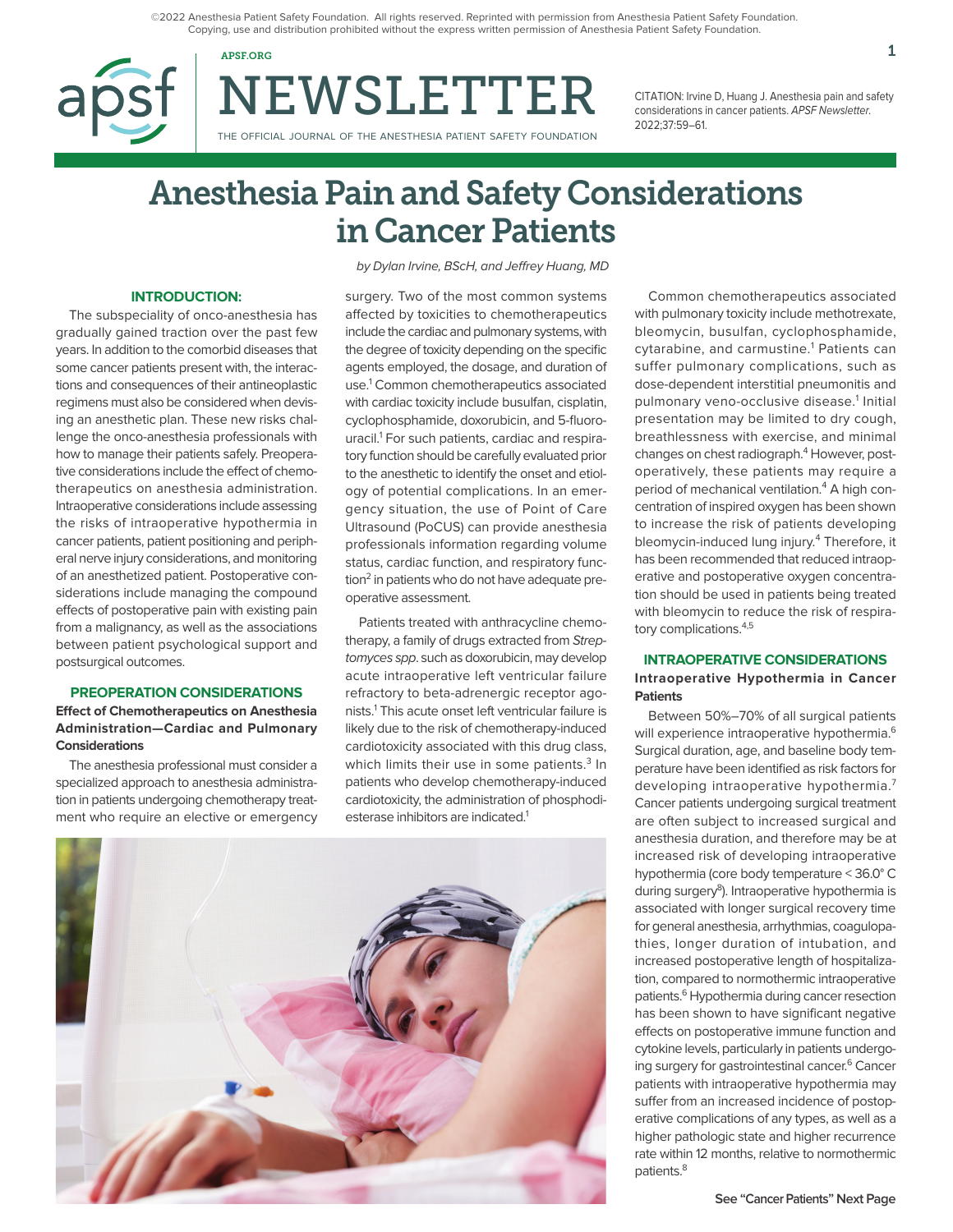©2022 Anesthesia Patient Safety Foundation. All rights reserved. Reprinted with permission from Anesthesia Patient Safety Foundation. Copying, use and distribution prohibited without the express written permission of Anesthesia Patient Safety Foundation.

#### APSF NEWSLETTER June 2022 PAGE 2

#### **From "Cancer Patients," Preceding Page**

Consequently, for anesthesia duration longer than 60 minutes, intraoperative warming should occur through convective heating using a forced-air warming blanket.<sup>9</sup> Intraoperative infusions or transfusions should be warmed.<sup>9</sup> Postoperatively, patients should be thermally insulated to prevent the development of hypothermia and medications such as clonidine or meperidine can be administered to control shivering.<sup>9</sup> Dexmedetomidine displays similar efficacy to antishivering agents such as clonidine or meperidine, but may increase the risk of sedation, hypotension, dry mouth, and bradycardia.10

#### **Intraoperative Patient Positioning and Peripheral Nerve Injury Prevention**

In tumor resection surgeries, nerve injury can often occur because of compression and impingement on neural structures due to tumor tissue. Inappropriate patient positioning can lead to peripheral nerve injury as well. The ulnar nerve, brachial plexus, and common peroneal nerve are the most vulnerable to injury during surgery.<sup>11</sup> Anesthesia professionals should be vigilant during the initial positioning and during the surgery.<sup>11</sup> The use of padded arm boards or padding placed around the elbow has been shown to reduce the risk of upper extremity neuropathy perioperatively.<sup>12</sup> Other padding can be strategically placed to limit the pressure of hard surfaces on the fibular head, which has been used to reduce the risk of peroneal neuropathy.12

### **Intraoperative Monitoring in an Anesthetized Cancer Patient**

Intraoperative monitoring of high-risk patients (high-risk patients are defined by patient history, comorbidities, age, body mass

index, ASA status, frailty, poor mobility, presence of terminal illness, and surgery type and complexity) may allow anesthesia professionals to detect the onset and etiology of shock states earlier so that targeted interventions can be implemented. In hemodynamically stable patients, continuous electrocardiographic monitoring, noninvasive blood pressure measurements, end tidal carbon dioxide monitoring, and peripheral pulse oximetry can be adequate intraoperatively.<sup>2</sup> In hemodynamically unstable patients, an arterial line for continuous invasive blood pressure measurement and arterial blood gas analysis should be considered by anesthesia professionals.<sup>2</sup> Implementation of PoCUS into clinical practice may provide additional information regarding volume status, cardiac function, lung status, and respiratory function, and is emerging as a fundamental approach for earlier detection of intra-abdominal or intrathoracic bleeding or fluid deficiency.<sup>2</sup>

# **POSTOPERATION CONSIDERATIONS: The Compound Effect of Postoperative Pain with Existing Pain Due to a Malignancy**

The complexity of postoperative pain management for cancer patients is important for anesthesia professionals to consider. Barriers to adequate pain relief among cancer patients may be political (e.g., availability to opioids), prescriber-related (e.g., insufficient education around pain assessment and management, apprehension in prescribing opioids to patients, concerns relating to respiratory depression or excessive sedation), or patient-motivated (e.g., fear of addiction, fear that treatment implies final stages of life, fear of side effects).<sup>13</sup> Pharmacologic management of mild cancer pain often involves nonopioid analgesia such as paracetamol/acetaminophen and/or non-steroi-



dal anti-inflammatory drugs (NSAIDs). Treatment of moderate and severe cancer pain can involve the prescription of "weak," or less potent opioids and "strong," or more potent opioids, respectively.<sup>13</sup> In postoperative cancer patients, pain management becomes more complicated due to the potential compounding effect from existing cancer pain, and the pain that can be manifested during the postsurgical period. Persistent postsurgical severe pain has been witnessed in 5–10% of cancer patients, which is often the result of nerve injury followed by central sensitization in response to trauma.<sup>14</sup>

Many cancer patients have been on longterm and high-dose opioids; thus, their opioid requirements throughout the perioperative period will be increased.<sup>15</sup> In these patients, multimodal analgesia strategies are important for providing a baseline of nonopioid analgesia, such as through the administration of paracetamol/NSAIDs and alpha-2-delta subunit modulators such as gabapentin.<sup>15</sup> Perioperative intravenous ketamine reduces postoperative pain medication requirement and pain intensity.<sup>16</sup> In a meta-analysis, it has been shown that the benefits of intraoperative lidocaine infusion to reduce pain are not yet confirmed.<sup>17</sup>

Alternatively, local anesthetic infusion with a long-term catheter placement has been shown to decrease the incidence of chronic pain postoperatively.18 Peripheral nerve blocks are also utilized for regional anesthesia postoperatively, and the complications, performance time, and local anesthetic requirements have been improved through the application of PoCUS.<sup>18</sup> An advantage of peripheral nerve blocks in managing postoperative pain relative to central neuraxial blocks or general anesthesia is a reduction of systemic side effects such as sympathetic blockage and urinary retention.<sup>18</sup> More recently, the emergence of fascial plane blocks has further expanded the applications of regional anesthesia in terms of managing postoperative pain for conditions involving the thorax and abdomen.<sup>19</sup>

#### **Patient Psychological Considerations**

Psychological distress, in particular, depression, in postoperative cancer patients is an emerging issue in the management of such patients. In these patients, referral and access to psychological support and counseling is important in improving patient outcomes. A study of cancer patients who underwent curative surgical resection for primary lung cancer demonstrates that depression and